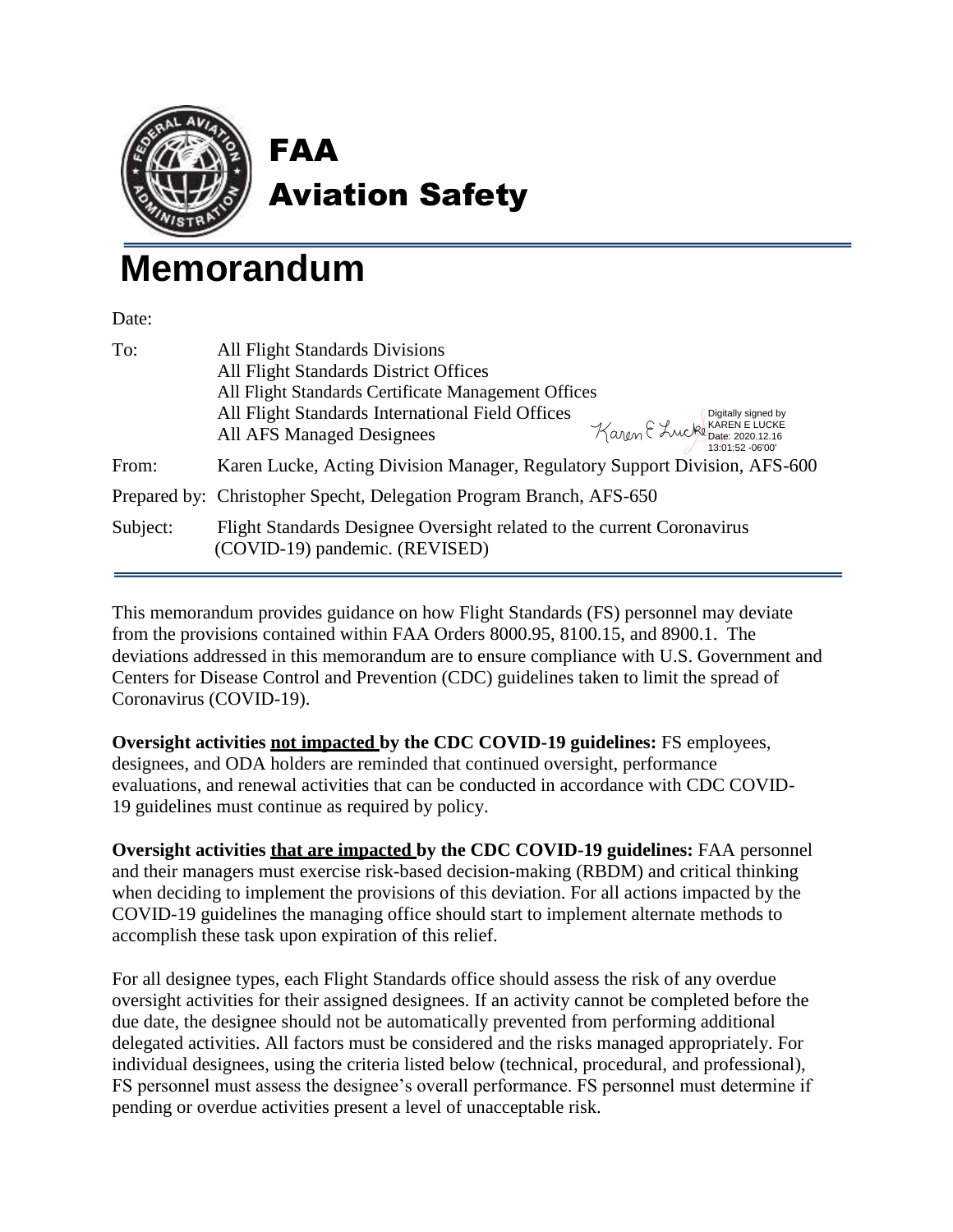## **Technical**

The designee demonstrates sufficient knowledge, skill, and ability to conduct authorized tasks within established guidance and standards. The designee possesses an expert level of knowledge and skill, understands and uses appropriate terminology, uses the correct equipment, applies appropriate standards, and accurately interprets results.

#### Ratings:

- 1. Significant issues noted throughout the performance period and/or were safety related.
- 2. Some significant issues were noted and/or were safety related.
- 3. Some issues noted, but were corrected and/or were of minimal impact to safety.
- 4. Few or minor performance-related issues noted throughout the period.
- 5. No performance-related issues noted throughout the period.

#### **Procedural**

The designee demonstrates the ability to complete administrative functions correctly. The designee accurately completes and issues appropriate documentation, submits required data, follows established procedures, and complies with all regulations, orders, and directives.

#### Ratings:

- 1. Significant issues noted throughout the performance period and/or were safety related.
- 2. Some significant issues were noted and/or were safety related.
- 3. Some issues noted, but were corrected and/or were of minimal impact to safety.
- 4. Few or minor performance-related issues noted throughout the period.
- 5. No performance-related issues noted throughout the period.

## **Professional**

The designee conducts activities in an ethical, courteous, and conscientious manner reflecting highly on the Administrator. The designee presents a cooperative attitude and demonstrates integrity, tact, and diplomacy when dealing with industry and the FAA. The designee communicates effectively in a manner that reflects positively on the FAA, both orally and written.

## Ratings:

- 1. Significant issues noted throughout the performance period and/or were related to safety.
- 2. Some significant issues were noted and/or were safety related.
- 3. Some issues noted, but were corrected and/or were of minimal impact to safety.
- 4. Few or minor performance-related issues noted throughout the period.
- 5. No performance-related issues noted throughout the period.

For ODAs, the Organization Management Team (OMT) Lead should assess the risk to include all factors and data contained in previous supervised visit records, corrective actions, and the last inspection program results. The OMT Lead should evaluate all parts of the system and as many of the criteria as possible from previous supervision and inspection records. The OMT Lead must assess the ODA's overall performance and determine if pending or overdue oversight activities present an unacceptable risk.